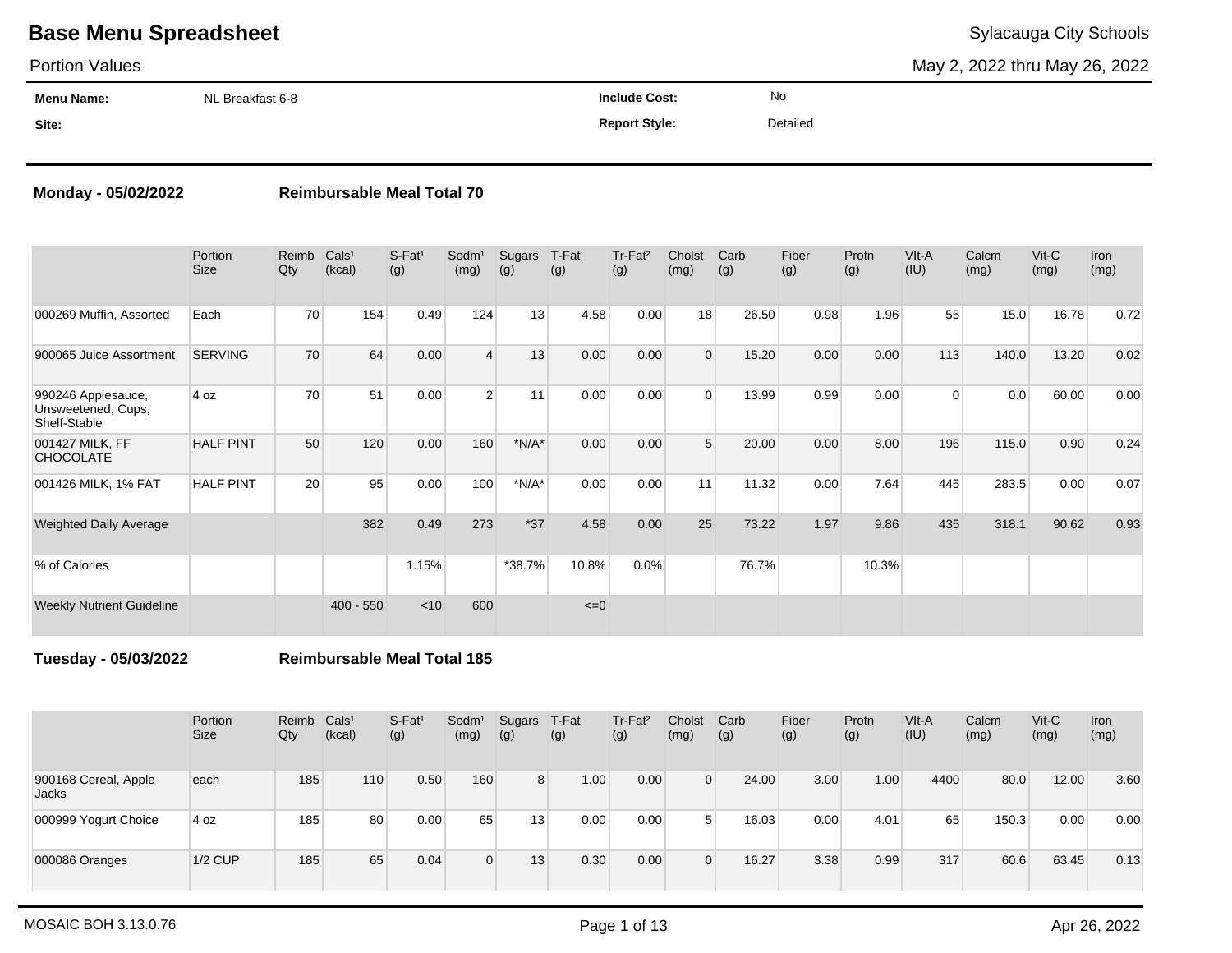Portion Values

May 2, 2022 thru May 26, 2022

|                                     | Portion<br><b>Size</b> | Reimb<br>Qty | Cals <sup>1</sup><br>(kcal) | S-Fat <sup>1</sup><br>(g) | Sodm <sup>1</sup><br>(mg) | Sugars<br>(g) | T-Fat<br>(g) | Tr-Fat <sup>2</sup><br>(g) | Cholst<br>(mg)  | Carb<br>(g) | Fiber<br>(g) | Protn<br>(g) | VIt-A<br>(IU) | Calcm<br>(mg) | $V$ it-C<br>(mg) | Iron<br>(mg) |
|-------------------------------------|------------------------|--------------|-----------------------------|---------------------------|---------------------------|---------------|--------------|----------------------------|-----------------|-------------|--------------|--------------|---------------|---------------|------------------|--------------|
| 900065 Juice Assortment             | <b>SERVING</b>         | 185          | 64                          | 0.00                      | $\vert$ 4                 | 13            | 0.00         | 0.00                       | $\Omega$        | 15.20       | 0.00         | 0.00         | 113           | 140.0         | 13.20            | 0.02         |
| 001427 MILK, FF<br><b>CHOCOLATE</b> | <b>HALF PINT</b>       | 50           | 120                         | 0.00                      | 160                       | $*N/A*$       | 0.00         | 0.00                       | 5               | 20.00       | 0.00         | 8.00         | 196           | 115.0         | 0.90             | 0.24         |
| 001426 MILK, 1% FAT                 | <b>HALF PINT</b>       | 50           | 95                          | 0.00                      | 100                       | $*N/A*$       | 0.00         | 0.00                       | 11 <sub>1</sub> | 11.32       | 0.00         | 7.64         | 445           | 283.5         | 0.00             | 0.07         |
| <b>Weighted Daily Average</b>       |                        |              | 377                         | 0.54                      | 299                       | $*47$         | 1.30         | 0.00                       | 9               | 79.96       | 6.38         | 10.22        | 5068          | 538.6         | 88.89            | 3.83         |
| % of Calories                       |                        |              |                             | 1.29%                     |                           | *49.9%        | 3.1%         | 0.0%                       |                 | 84.8%       |              | 10.8%        |               |               |                  |              |
| <b>Weekly Nutrient Guideline</b>    |                        |              | $400 - 550$                 | $<$ 10                    | 600                       |               | $\leq=0$     |                            |                 |             |              |              |               |               |                  |              |

### **Wednesday - 05/04/2022 Reimbursable Meal Total 100**

|                                        | Portion<br><b>Size</b> | Reimb<br>Qty | Cals <sup>1</sup><br>(kcal) | $S-Fat1$<br>(g) | Sodm <sup>1</sup><br>(mg) | Sugars<br>(g) | T-Fat<br>(g) | Tr-Fat <sup>2</sup><br>(g) | Cholst<br>(mg) | Carb<br>(g) | Fiber<br>(g) | Protn<br>(g) | VIt-A<br>(IU)  | Calcm<br>(mg) | $V$ it-C<br>(mg) | Iron<br>(mg) |
|----------------------------------------|------------------------|--------------|-----------------------------|-----------------|---------------------------|---------------|--------------|----------------------------|----------------|-------------|--------------|--------------|----------------|---------------|------------------|--------------|
| 990267 CRESCENT<br>ROLLS, GRAPE-FILLED | <b>EACH</b>            | 100          | 220                         | 1.00            | 260                       | 9             | 5.99         | 0.00                       | $\Omega$       | 34.96       | 2.00         | 4.99         | $\overline{0}$ | 0.0           | 0.00             | 1.60         |
| 900065 Juice Assortment                | <b>SERVING</b>         | 100          | 64                          | 0.00            | $\boldsymbol{\Delta}$     | 13            | 0.00         | 0.00                       | $\Omega$       | 15.20       | 0.00         | 0.00         | 113            | 140.0         | 13.20            | 0.02         |
| 001085 Bananas                         | $1/2$ cup              | 100          | 67                          | 0.08            |                           | 9             | 0.25         | 0.00                       | $\Omega$       | 17.13       | 1.95         | 0.82         | 48             | 3.8           | 6.52             | 0.20         |
| 001427 MILK, FF<br><b>CHOCOLATE</b>    | <b>HALF PINT</b>       | 50           | 120                         | 0.00            | 160                       | $*N/A*$       | 0.00         | 0.00                       | 5              | 20.00       | 0.00         | 8.00         | 196            | 115.0         | 0.90             | 0.24         |
| 001426 MILK, 1% FAT                    | <b>HALF PINT</b>       | 50           | 95                          | 0.00            | 100                       | $*N/A*$       | 0.00         | 0.00                       | 11             | 11.32       | 0.00         | 7.64         | 445            | 283.5         | 0.00             | 0.07         |
| Weighted Daily Average                 |                        |              | 458                         | 1.08            | 394                       | $*32$         | 6.24         | 0.00                       | 8              | 82.95       | 3.95         | 13.63        | 481            | 343.0         | 20.18            | 1.97         |
| % of Calories                          |                        |              |                             | 2.12%           |                           | *27.9%        | 12.3%        | 0.0%                       |                | 72.4%       |              | 11.9%        |                |               |                  |              |
| <b>Weekly Nutrient Guideline</b>       |                        |              | $400 - 550$                 | $<$ 10          | 600                       |               | $\leq=0$     |                            |                |             |              |              |                |               |                  |              |

**Thursday - 05/05/2022 Reimbursable Meal Total 185**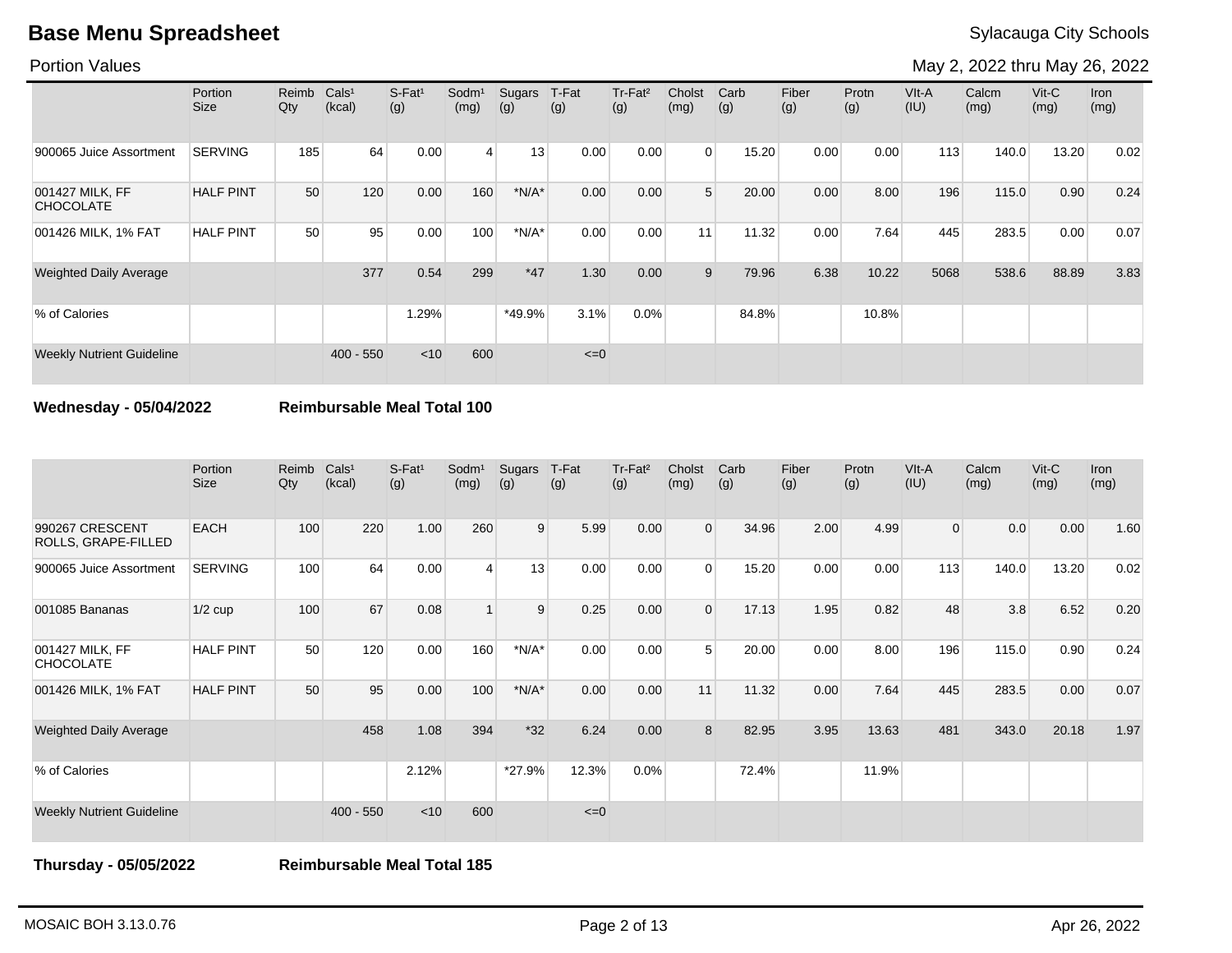Portion Values

May 2, 2022 thru May 26, 2022

|                                       | Portion<br>Size  | Reimb<br>Qty | Cals <sup>1</sup><br>(kcal) | $S$ -Fat <sup>1</sup><br>(g) | Sodm <sup>1</sup><br>(mg) | Sugars<br>(g)  | T-Fat<br>(g) | Tr-Fat <sup>2</sup><br>(g) | Cholst<br>(mg) | Carb<br>(g) | Fiber<br>(g) | Protn<br>(g) | VIt-A<br>(IU)  | Calcm<br>(mg) | $V$ it-C<br>(mg) | <b>Iron</b><br>(mg) |
|---------------------------------------|------------------|--------------|-----------------------------|------------------------------|---------------------------|----------------|--------------|----------------------------|----------------|-------------|--------------|--------------|----------------|---------------|------------------|---------------------|
| 900154 Breakfast,<br>Sausage Sandwich | sandwich         | 185          | 204                         | 2.00                         | 464                       | $\overline{4}$ | 7.00         | 0.00                       | 50             | 23.00       | 1.00         | 9.00         | $\overline{0}$ | 1.0           | 0.00             | 11.00               |
| 000814 Apples, Fresh<br>(HUSSC)       | <b>1/2 CUP</b>   | 185          | 72                          | 0.04                         |                           | 14             | 0.23         | 0.00                       | $\Omega$       | 19.06       | 3.31         | 0.36         | 75             | 8.3           | 6.35             | 0.17                |
| 900065 Juice Assortment               | <b>SERVING</b>   | 185          | 64                          | 0.00                         | $\overline{4}$            | 13             | 0.00         | 0.00                       | $\Omega$       | 15.20       | 0.00         | 0.00         | 113            | 140.0         | 13.20            | 0.02                |
| 001427 MILK, FF<br><b>CHOCOLATE</b>   | <b>HALF PINT</b> | 50           | 120                         | 0.00                         | 160                       | $*N/A*$        | 0.00         | 0.00                       | 5              | 20.00       | 0.00         | 8.00         | 196            | 115.0         | 0.90             | 0.24                |
| 001426 MILK, 1% FAT                   | <b>HALF PINT</b> | 50           | 95                          | 0.00                         | 100                       | $*N/A*$        | 0.00         | 0.00                       | 11             | 11.32       | 0.00         | 7.64         | 445            | 283.5         | 0.00             | 0.07                |
| <b>Weighted Daily Average</b>         |                  |              | 398                         | 2.04                         | 540                       | $*32$          | 7.23         | 0.00                       | 54             | 65.72       | 4.31         | 13.59        | 360            | 257.0         | 19.79            | 11.27               |
| % of Calories                         |                  |              |                             | 4.61%                        |                           | $*32.2%$       | 16.3%        | 0.0%                       |                | 66.1%       |              | 13.7%        |                |               |                  |                     |
| <b>Weekly Nutrient Guideline</b>      |                  |              | $400 - 550$                 | < 10                         | 600                       |                | $\leq=0$     |                            |                |             |              |              |                |               |                  |                     |

**Friday - 05/06/2022 Reimbursable Meal Total 185**

|                                     | Portion<br><b>Size</b> | Reimb Cals <sup>1</sup><br>Qty | (kcal) | $S$ -Fat <sup>1</sup><br>(g) | Sodm <sup>1</sup><br>(mg) | Sugars<br>(g) | T-Fat<br>(g) | Tr-Fat <sup>2</sup><br>(g) | Cholst<br>(mg) | Carb<br>(g) | Fiber<br>(g) | Protn<br>(g) | VIt-A<br>(IU) | Calcm<br>(mg) | $V$ it-C<br>(mg) | <b>Iron</b><br>(mg) |
|-------------------------------------|------------------------|--------------------------------|--------|------------------------------|---------------------------|---------------|--------------|----------------------------|----------------|-------------|--------------|--------------|---------------|---------------|------------------|---------------------|
| 001002 Poptart, Variety             | <b>SERVINGS</b>        | 185                            | 183    | 1.00                         | 187                       | 16            | 2.71         | 0.01                       | $\Omega$       | 38.22       | 2.98         | 2.36         | 505           | 101.0         | 0.00             | 1.82                |
| 000998 Raisins, Individual<br>Box   | Box                    | 185                            | 137    | 0.00                         | 6 <sup>1</sup>            | 31            | 0.00         | 0.00                       | $\Omega$       | 33.07       | 2.28         | 1.14         | $\Omega$      | 22.8          | 0.00             | 0.00                |
| 900065 Juice Assortment             | <b>SERVING</b>         | 185                            | 64     | 0.00                         | $\overline{4}$            | 13            | 0.00         | 0.00                       | $\Omega$       | 15.20       | 0.00         | 0.00         | 113           | 140.0         | 13.20            | 0.02                |
| 001427 MILK, FF<br><b>CHOCOLATE</b> | <b>HALF PINT</b>       | 50                             | 120    | 0.00                         | 160                       | $*N/A*$       | 0.00         | 0.00                       |                | 20.00       | 0.00         | 8.00         | 196           | 115.0         | 0.90             | 0.24                |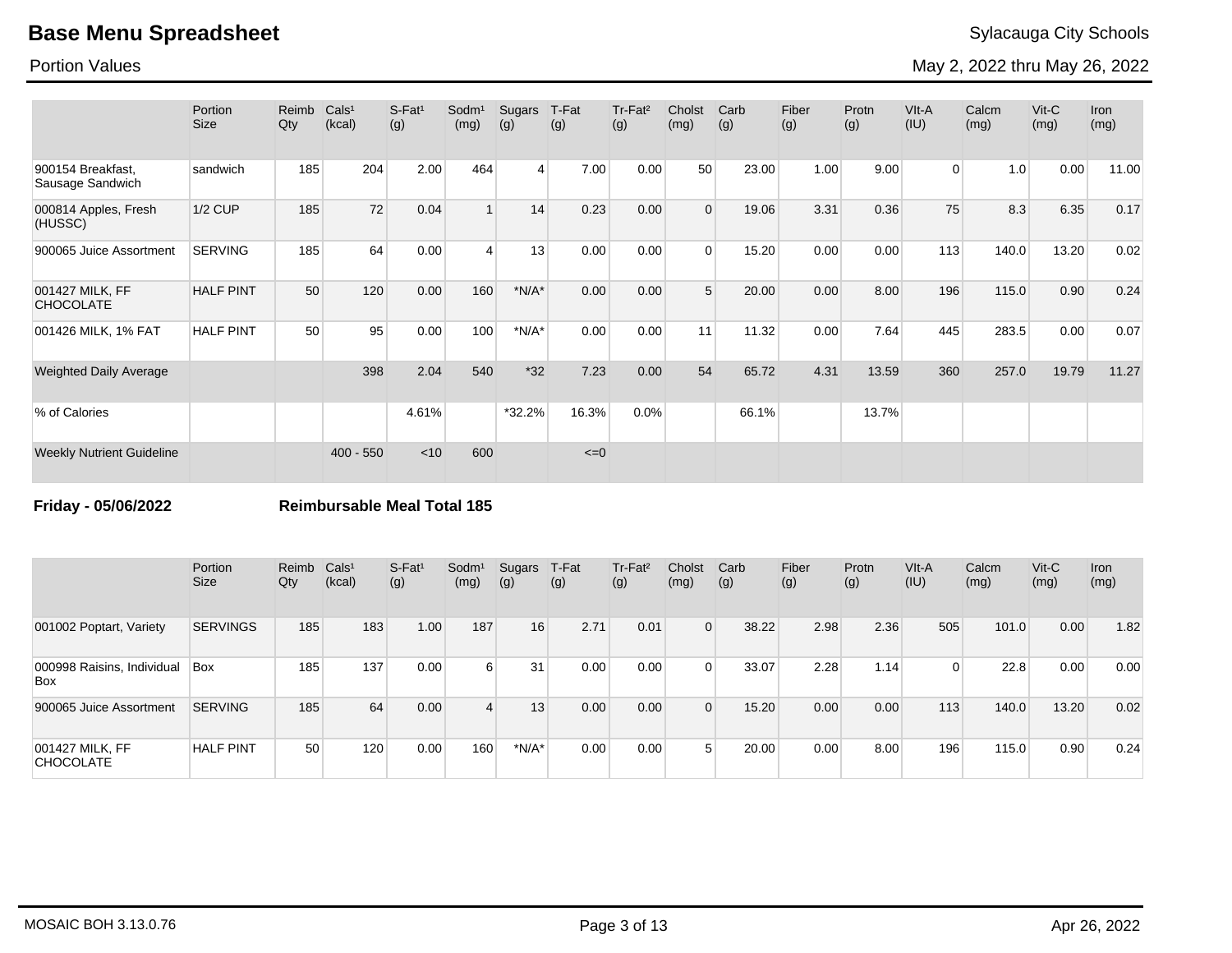Portion Values

May 2, 2022 thru May 26, 2022

|                                  | Portion<br><b>Size</b> | Reimb Cals <sup>1</sup><br>Qty | (kcal)      | $S-Fat1$<br>(g) | Sodm <sup>1</sup><br>(mg) | Sugars<br>(g) | T-Fat<br>(g) | Tr-Fat <sup>2</sup><br>(g) | Cholst<br>(mg) | Carb<br>(g) | Fiber<br>(g) | Protn<br>(g) | $V$ lt-A<br>(IU) | Calcm<br>(mg) | $V$ it-C<br>(mg) | Iron<br>(mg) |
|----------------------------------|------------------------|--------------------------------|-------------|-----------------|---------------------------|---------------|--------------|----------------------------|----------------|-------------|--------------|--------------|------------------|---------------|------------------|--------------|
| 001426 MILK, 1% FAT              | <b>HALF PINT</b>       | 50                             | 95          | 0.00            | 100                       | $*N/A*$       | 0.00         | 0.00                       | 11             | 11.32       | 0.00         | 7.64         | 445              | 283.5         | 0.00             | 0.07         |
| <b>Weighted Daily Average</b>    |                        |                                | 442         | 1.00            | 267                       | $*60$         | 2.71         | 0.01                       | $\overline{4}$ | 94.95       | 5.26         | 7.73         | 791              | 371.5         | 13.44            | 1.93         |
| % of Calories                    |                        |                                |             | 2.04%           |                           | $*54.3%$      | 5.5%         | 0.0%                       |                | 85.9%       |              | $7.0\%$      |                  |               |                  |              |
| <b>Weekly Nutrient Guideline</b> |                        |                                | $400 - 550$ | < 10            | 600                       |               | $\leq=0$     |                            |                |             |              |              |                  |               |                  |              |

**Monday - 05/09/2022 Reimbursable Meal Total 70**

|                                                          | Portion<br><b>Size</b> | Reimb<br>Qty    | Cals <sup>1</sup><br>(kcal) | S-Fat <sup>1</sup><br>(g) | Sodm <sup>1</sup><br>(mg) | Sugars<br>(g) | T-Fat<br>(g) | Tr-Fat <sup>2</sup><br>(g) | Cholst<br>(mg) | Carb<br>(g) | Fiber<br>(g) | Protn<br>(g) | VIt-A<br>(IU) | Calcm<br>(mg) | Vit-C<br>(mg) | <b>Iron</b><br>(mg) |
|----------------------------------------------------------|------------------------|-----------------|-----------------------------|---------------------------|---------------------------|---------------|--------------|----------------------------|----------------|-------------|--------------|--------------|---------------|---------------|---------------|---------------------|
| 000269 Muffin, Assorted                                  | Each                   | 70              | 154                         | 0.49                      | 124                       | 13            | 4.58         | 0.00                       | 18             | 26.50       | 0.98         | 1.96         | 55            | 15.0          | 16.78         | 0.72                |
| 990246 Applesauce,<br>Unsweetened, Cups,<br>Shelf-Stable | 4 oz                   | 70              | 51                          | 0.00                      | 2                         | 11            | 0.00         | 0.00                       | $\Omega$       | 13.99       | 0.99         | 0.00         | 0             | 0.0           | 60.00         | 0.00                |
| 900065 Juice Assortment                                  | <b>SERVING</b>         | 70              | 64                          | 0.00                      | 4                         | 13            | 0.00         | 0.00                       | $\Omega$       | 15.20       | 0.00         | 0.00         | 113           | 140.0         | 13.20         | 0.02                |
| 001427 MILK, FF<br><b>CHOCOLATE</b>                      | <b>HALF PINT</b>       | 50              | 120                         | 0.00                      | 160                       | $*N/A*$       | 0.00         | 0.00                       | 5              | 20.00       | 0.00         | 8.00         | 196           | 115.0         | 0.90          | 0.24                |
| 001426 MILK, 1% FAT                                      | <b>HALF PINT</b>       | 20 <sup>1</sup> | 95                          | 0.00                      | 100                       | $*N/A*$       | 0.00         | 0.00                       | 11             | 11.32       | 0.00         | 7.64         | 445           | 283.5         | 0.00          | 0.07                |
| <b>Weighted Daily Average</b>                            |                        |                 | 382                         | 0.49                      | 273                       | $*37$         | 4.58         | 0.00                       | 25             | 73.22       | 1.97         | 9.86         | 435           | 318.1         | 90.62         | 0.93                |
| % of Calories                                            |                        |                 |                             | 1.15%                     |                           | *38.7%        | 10.8%        | 0.0%                       |                | 76.7%       |              | 10.3%        |               |               |               |                     |
| <b>Weekly Nutrient Guideline</b>                         |                        |                 | $400 - 550$                 | $<$ 10                    | 600                       |               | $\leq=0$     |                            |                |             |              |              |               |               |               |                     |

**Tuesday - 05/10/2022 Reimbursable Meal Total 185**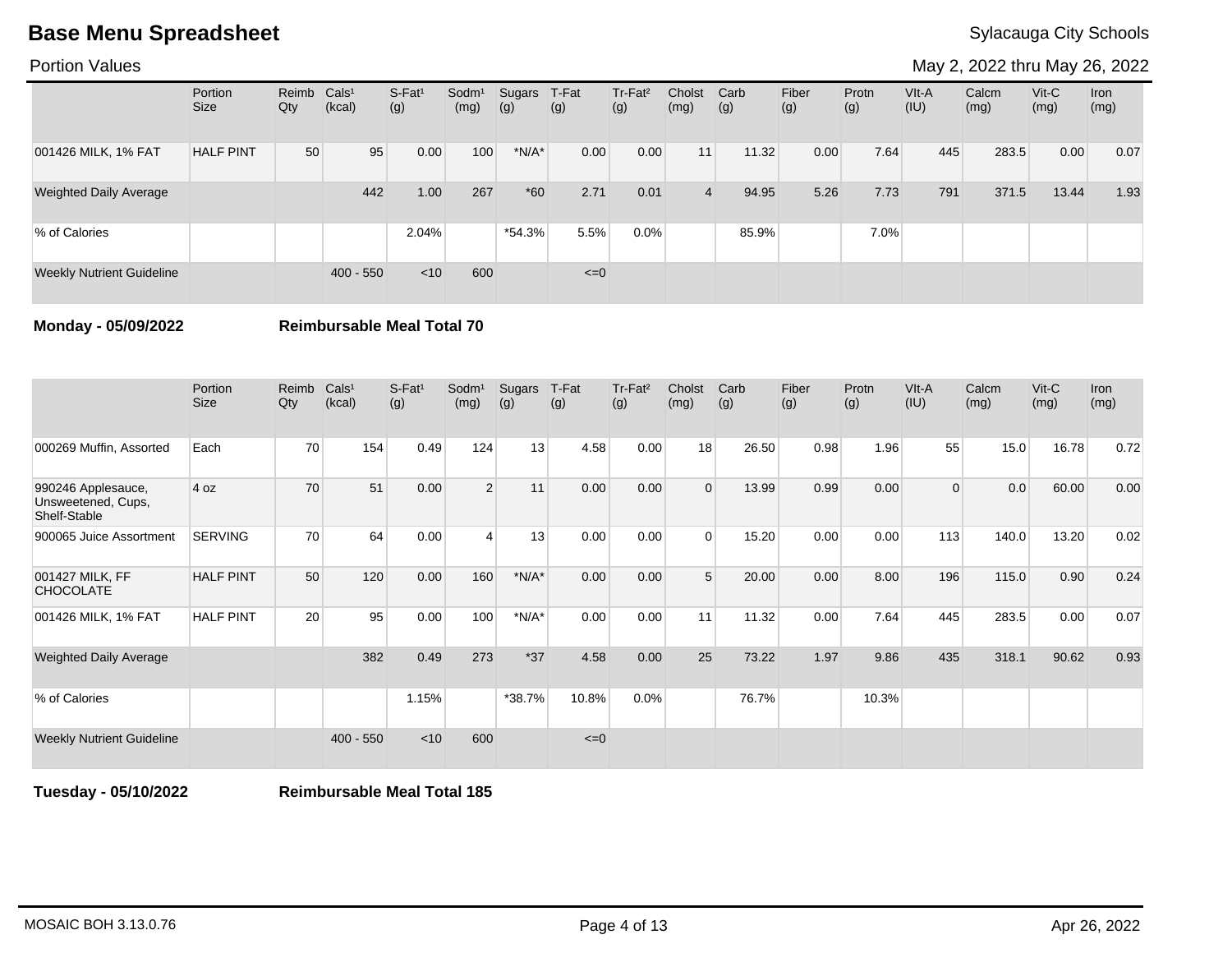Portion Values

May 2, 2022 thru May 26, 2022

|                                                        | Portion<br><b>Size</b> | Reimb<br>$Q$ ty | Cals <sup>1</sup><br>(kcal) | $S-Fat1$<br>(g) | Sodm <sup>1</sup><br>(mg) | Sugars<br>(g) | T-Fat<br>(g) | Tr-Fat <sup>2</sup><br>(g) | Cholst<br>(mg) | Carb<br>(g) | Fiber<br>(g) | Protn<br>(g) | VIt-A<br>(IU)  | Calcm<br>(mg) | $V$ it-C<br>(mg) | <b>Iron</b><br>(mg) |
|--------------------------------------------------------|------------------------|-----------------|-----------------------------|-----------------|---------------------------|---------------|--------------|----------------------------|----------------|-------------|--------------|--------------|----------------|---------------|------------------|---------------------|
| 990297 CEREAL BAR,<br><b>STRAW CHEERIO</b><br>(OSBORN) | <b>SERVINGS</b>        | 185             | 137                         | 0.46            | 78                        | 8             | 3.20         | 0.00                       | $\overline{0}$ | 27.46       | 2.75         | 1.83         | 2 <sup>1</sup> | 18.3          | 1.83             | 22.89               |
| 000814 Apples, Fresh<br>(HUSSC)                        | <b>1/2 CUP</b>         | 185             | 72                          | 0.04            | $\overline{1}$            | 14            | 0.23         | 0.00                       | $\Omega$       | 19.06       | 3.31         | 0.36         | 75             | 8.3           | 6.35             | 0.17                |
| 900065 Juice Assortment                                | <b>SERVING</b>         | 185             | 64                          | 0.00            | $\overline{4}$            | 13            | 0.00         | 0.00                       | $\Omega$       | 15.20       | 0.00         | 0.00         | 113            | 140.0         | 13.20            | 0.02                |
| 001427 MILK, FF<br><b>CHOCOLATE</b>                    | <b>HALF PINT</b>       | 50              | 120                         | 0.00            | 160                       | $*N/A*$       | 0.00         | 0.00                       | 5              | 20.00       | 0.00         | 8.00         | 196            | 115.0         | 0.90             | 0.24                |
| 001426 MILK, 1% FAT                                    | <b>HALF PINT</b>       | 50              | 95                          | 0.00            | 100                       | $*N/A*$       | 0.00         | 0.00                       | 11             | 11.32       | 0.00         | 7.64         | 445            | 283.5         | 0.00             | 0.07                |
| <b>Weighted Daily Average</b>                          |                        |                 | 331                         | 0.50            | 153                       | $*36$         | 3.44         | 0.00                       | $\overline{4}$ | 70.19       | 6.06         | 6.42         | 362            | 274.3         | 21.62            | 23.16               |
| % of Calories                                          |                        |                 |                             | 1.36%           |                           | $*43.5%$      | 9.4%         | 0.0%                       |                | 84.8%       |              | 7.8%         |                |               |                  |                     |
| <b>Weekly Nutrient Guideline</b>                       |                        |                 | $400 - 550$                 | < 10            | 600                       |               | $\leq=0$     |                            |                |             |              |              |                |               |                  |                     |

**Wednesday - 05/11/2022 Reimbursable Meal Total 100**

|                                     | Portion<br>Size  | Reimb<br>Qty | Cals <sup>1</sup><br>(kcal) | $S$ -Fat <sup>1</sup><br>(g) | Sodm <sup>1</sup><br>(mg) | Sugars<br>(g) | T-Fat<br>(g) | Tr-Fat <sup>2</sup><br>(g) | Cholst<br>(mg)  | Carb<br>(g) | Fiber<br>(g) | Protn<br>(g) | VIt-A<br>(IU) | Calcm<br>(mg) | $V$ it-C<br>(mg) | <b>Iron</b><br>(mg) |
|-------------------------------------|------------------|--------------|-----------------------------|------------------------------|---------------------------|---------------|--------------|----------------------------|-----------------|-------------|--------------|--------------|---------------|---------------|------------------|---------------------|
| 001201 Muffin, Apple: WG            | <b>EACH</b>      | 100          | 142                         | 0.47                         | 113                       | 12            | 4.25         | 0.00                       | 14 <sub>1</sub> | 25.51       | 0.94         | 1.89         | 30            | 4.9           | 49.14            | 0.71                |
| 900065 Juice Assortment             | <b>SERVING</b>   | 100          | 64                          | 0.00                         | $\overline{4}$            | 13            | 0.00         | 0.00                       | $\Omega$        | 15.20       | 0.00         | 0.00         | 113           | 140.0         | 13.20            | 0.02                |
| 000998 Raisins, Individual<br>Box   | <b>Box</b>       | 100          | 137 <sub>1</sub>            | 0.00                         | $6 \mid$                  | 31            | 0.00         | 0.00                       |                 | 33.07       | 2.28         | 1.14         | 0             | 22.8          | 0.00             | 0.00                |
| 001427 MILK, FF<br><b>CHOCOLATE</b> | <b>HALF PINT</b> | 50           | 120                         | 0.00                         | 160                       | $*N/A*$       | 0.00         | 0.00                       | 5               | 20.00       | 0.00         | 8.00         | 196           | 115.0         | 0.90             | 0.24                |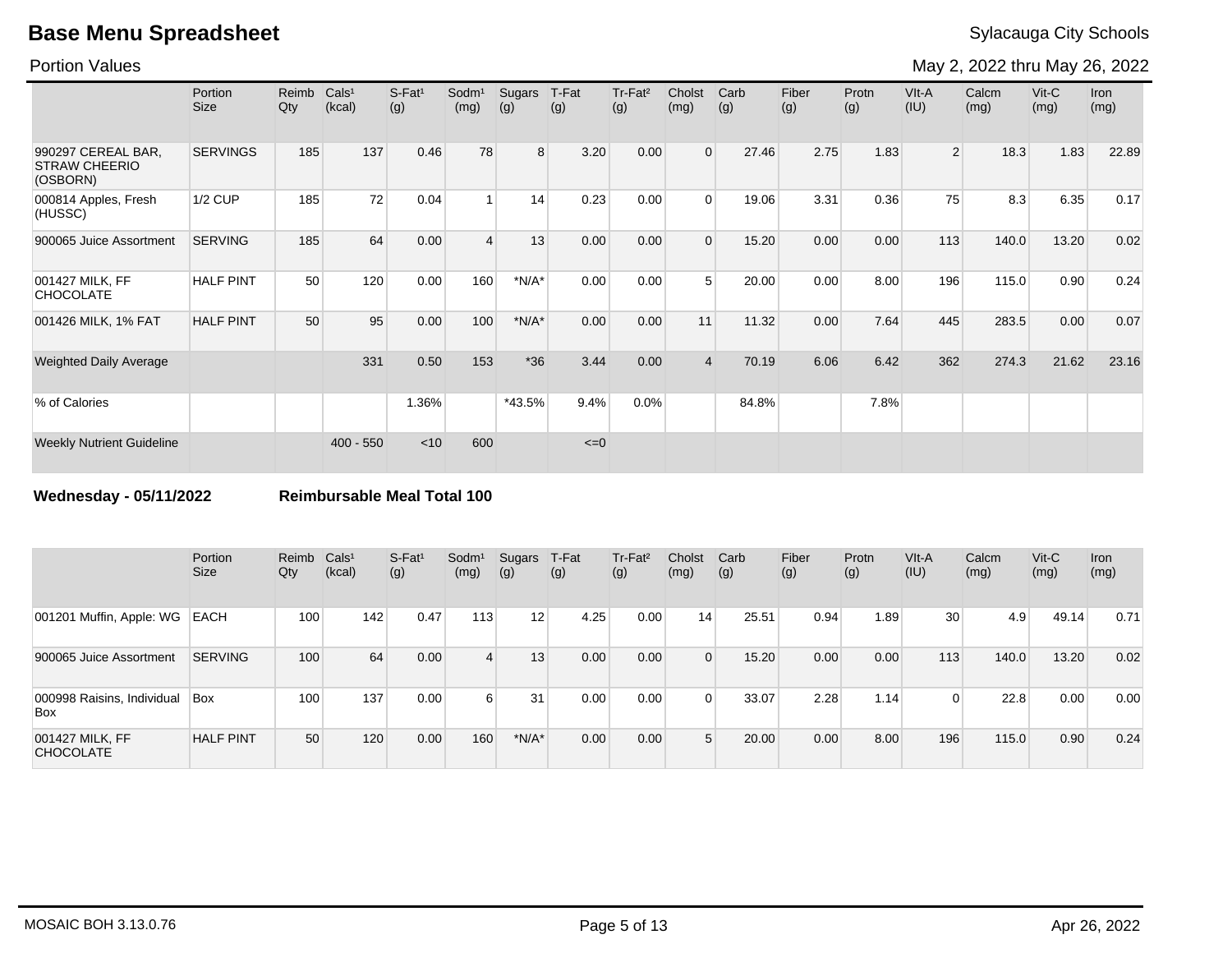Portion Values

May 2, 2022 thru May 26, 2022

|                                  | Portion<br><b>Size</b> | Reimb Cals <sup>1</sup><br>Qty | (kcal)      | $S-Fat1$<br>(g) | Sodm <sup>1</sup><br>(mg) | Sugars<br>(g) | T-Fat<br>(g) | Tr-Fat <sup>2</sup><br>(g) | Cholst<br>(mg)  | Carb<br>(g) | Fiber<br>(g) | Protn<br>(g) | $V$ lt-A<br>(IU) | Calcm<br>(mg) | $V$ it-C<br>(mg) | Iron<br>(mg) |
|----------------------------------|------------------------|--------------------------------|-------------|-----------------|---------------------------|---------------|--------------|----------------------------|-----------------|-------------|--------------|--------------|------------------|---------------|------------------|--------------|
| 001426 MILK, 1% FAT              | <b>HALF PINT</b>       | 50 <sup>°</sup>                | 95          | 0.00            | 100                       | $*N/A*$       | 0.00         | 0.00                       | 11 <sub>1</sub> | 11.32       | 0.00         | 7.64         | 445              | 283.5         | 0.00             | 0.07         |
| <b>Weighted Daily Average</b>    |                        |                                | 450         | 0.47            | 253                       | $*56$         | 4.25         | 0.00                       | 22              | 89.45       | 3.23         | 10.85        | 463              | 367.0         | 62.79            | 0.89         |
| % of Calories                    |                        |                                |             | 0.94%           |                           | $*49.8%$      | 8.5%         | 0.0%                       |                 | 79.5%       |              | 9.6%         |                  |               |                  |              |
| <b>Weekly Nutrient Guideline</b> |                        |                                | $400 - 550$ | < 10            | 600                       |               | $\leq=0$     |                            |                 |             |              |              |                  |               |                  |              |

**Thursday - 05/12/2022 Reimbursable Meal Total 70**

|                                     | Portion<br><b>Size</b> | Reimb<br>Qty | Cals <sup>1</sup><br>(kcal) | $S-Fat1$<br>(g) | Sodm <sup>1</sup><br>(mg) | Sugars<br>(g)  | T-Fat<br>(g) | Tr-Fat <sup>2</sup><br>(g) | Cholst<br>(mg) | Carb<br>(g) | Fiber<br>(g) | Protn<br>(g) | VIt-A<br>(IU) | Calcm<br>(mg) | $V$ it-C<br>(mg) | <b>Iron</b><br>(mg) |
|-------------------------------------|------------------------|--------------|-----------------------------|-----------------|---------------------------|----------------|--------------|----------------------------|----------------|-------------|--------------|--------------|---------------|---------------|------------------|---------------------|
| 900177 Cereal Pouch,<br>Fruit Loops | each                   | 70           | 110                         | 0.50            | 170                       | 8 <sup>1</sup> | 1.00         | 0.00                       | $\mathbf 0$    | 24.00       | 3.00         | 1.00         | 4400          | 80.0          | 12.00            | 3.60                |
| 001515 Cheese, Mozz,<br>String: 1oz | 1 <sub>OZ</sub>        | 70           | 80                          | 3.50            | 150                       | $*N/A*$        | 6.00         | 0.00                       | 15             | 1.00        | 0.00         | 6.00         | 199           | 207.0         | 0.00             | 0.10                |
| 000998 Raisins, Individual<br>Box   | Box                    | 70           | 137                         | 0.00            | 6                         | 31             | 0.00         | 0.00                       | $\Omega$       | 33.07       | 2.28         | 1.14         | $\Omega$      | 22.8          | 0.00             | 0.00                |
| 900065 Juice Assortment             | <b>SERVING</b>         | 70           | 64                          | 0.00            | 4                         | 13             | 0.00         | 0.00                       | $\Omega$       | 15.20       | 0.00         | 0.00         | 113           | 140.0         | 13.20            | 0.02                |
| 001427 MILK, FF<br><b>CHOCOLATE</b> | <b>HALF PINT</b>       | 50           | 120                         | 0.00            | 160                       | $*N/A*$        | 0.00         | 0.00                       | 5              | 20.00       | 0.00         | 8.00         | 196           | 115.0         | 0.90             | 0.24                |
| 001426 MILK, 1% FAT                 | <b>HALF PINT</b>       | 20           | 95                          | 0.00            | 100                       | $*N/A*$        | 0.00         | 0.00                       | 11             | 11.32       | 0.00         | 7.64         | 445           | 283.5         | 0.00             | 0.07                |
| <b>Weighted Daily Average</b>       |                        |              | 504                         | 4.00            | 472                       | $*52$          | 7.00         | 0.00                       | 22             | 90.79       | 5.28         | 16.04        | 4979          | 613.0         | 25.84            | 3.91                |
| % of Calories                       |                        |              |                             | 7.14%           |                           | $*41.3%$       | 12.5%        | 0.0%                       |                | 72.1%       |              | 12.7%        |               |               |                  |                     |
| <b>Weekly Nutrient Guideline</b>    |                        |              | $400 - 550$                 | < 10            | 600                       |                | $\leq=0$     |                            |                |             |              |              |               |               |                  |                     |

**Friday - 05/13/2022 Reimbursable Meal Total 70**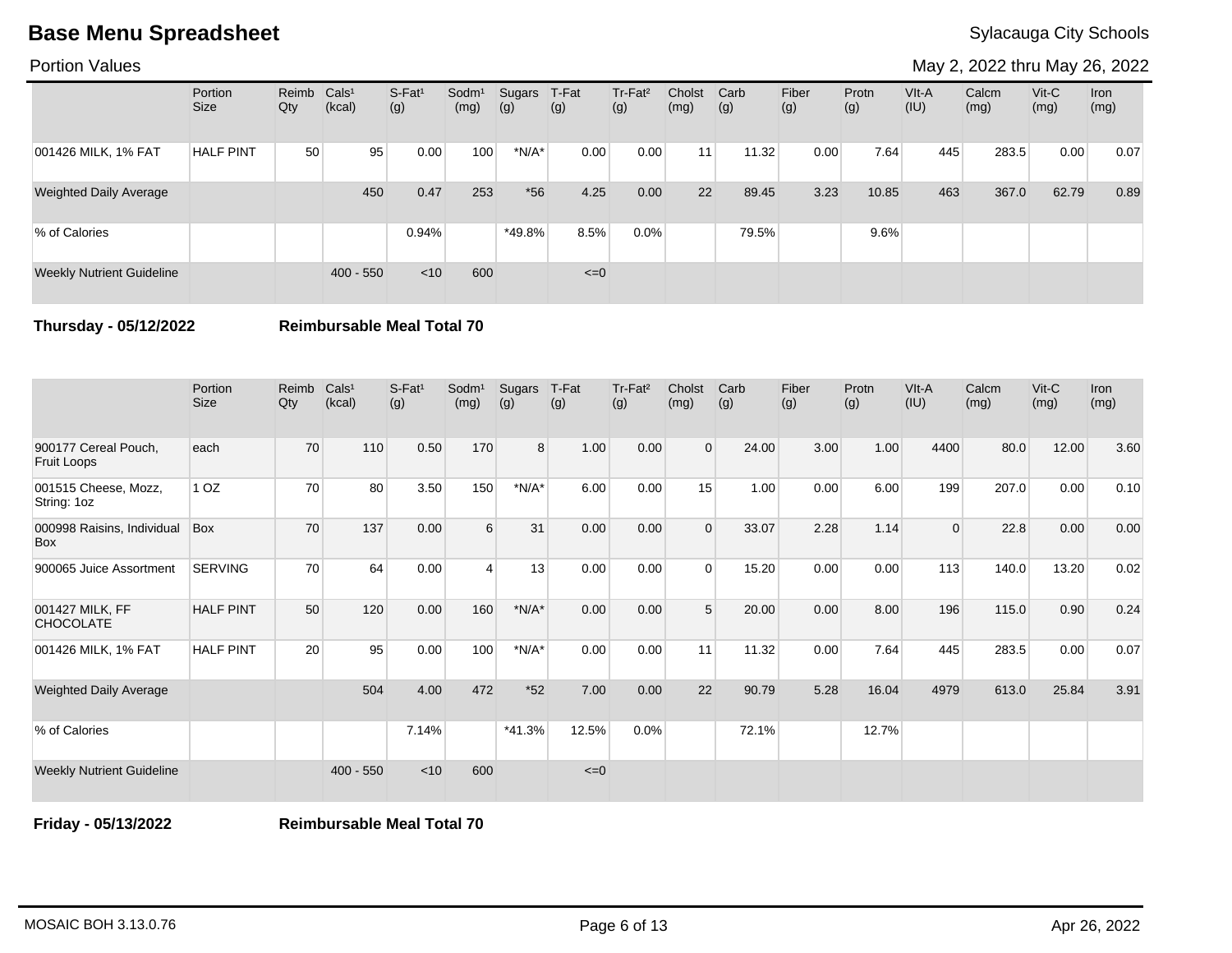Portion Values

May 2, 2022 thru May 26, 2022

|                                     | Portion<br><b>Size</b> | Reimb<br>Qty | Cals <sup>1</sup><br>(kcal) | S-Fat <sup>1</sup><br>(g) | Sodm <sup>1</sup><br>(mg) | Sugars<br>(g) | T-Fat<br>(g) | Tr-Fat <sup>2</sup><br>(g) | Cholst<br>(mg) | Carb<br>(g) | Fiber<br>(g) | Protn<br>(g) | VIt-A<br>(IU) | Calcm<br>(mg) | Vit-C<br>(mg) | Iron<br>(mg) |
|-------------------------------------|------------------------|--------------|-----------------------------|---------------------------|---------------------------|---------------|--------------|----------------------------|----------------|-------------|--------------|--------------|---------------|---------------|---------------|--------------|
| 001002 Poptart, Variety             | <b>SERVINGS</b>        | 70           | 183                         | 1.00                      | 187                       | 16            | 2.71         | 0.01                       | $\overline{0}$ | 38.22       | 2.98         | 2.36         | 505           | 101.0         | 0.00          | 1.82         |
| 001515 Cheese, Mozz,<br>String: 1oz | 1 <sub>OZ</sub>        | 70           | 80                          | 3.50                      | 150                       | $*N/A*$       | 6.00         | 0.00                       | 15             | 1.00        | 0.00         | 6.00         | 199           | 207.0         | 0.00          | 0.10         |
| 001085 Bananas                      | $1/2$ cup              | 70           | 67                          | 0.08                      |                           | 9             | 0.25         | 0.00                       | $\Omega$       | 17.13       | 1.95         | 0.82         | 48            | 3.8           | 6.52          | 0.20         |
| 900065 Juice Assortment             | <b>SERVING</b>         | 70           | 64                          | 0.00                      | $\overline{4}$            | 13            | 0.00         | 0.00                       | $\Omega$       | 15.20       | 0.00         | 0.00         | 113           | 140.0         | 13.20         | 0.02         |
| 001427 MILK, FF<br><b>CHOCOLATE</b> | <b>HALF PINT</b>       | 50           | 120                         | 0.00                      | 160                       | $*N/A*$       | 0.00         | 0.00                       | 5              | 20.00       | 0.00         | 8.00         | 196           | 115.0         | 0.90          | 0.24         |
| 001426 MILK, 1% FAT                 | <b>HALF PINT</b>       | 20           | 95                          | 0.00                      | 100                       | $*N/A*$       | 0.00         | 0.00                       | 11             | 11.32       | 0.00         | 7.64         | 445           | 283.5         | 0.00          | 0.07         |
| <b>Weighted Daily Average</b>       |                        |              | 506                         | 4.58                      | 485                       | $*38$         | 8.96         | 0.01                       | 22             | 89.07       | 4.93         | 17.07        | 1132          | 614.9         | 20.37         | 2.33         |
| % of Calories                       |                        |              |                             | 8.15%                     |                           | *30.0%        | 15.9%        | 0.0%                       |                | 70.4%       |              | 13.5%        |               |               |               |              |
| <b>Weekly Nutrient Guideline</b>    |                        |              | $400 - 550$                 | < 10                      | 600                       |               | $\leq=0$     |                            |                |             |              |              |               |               |               |              |

**Monday - 05/16/2022 Reimbursable Meal Total 70**

|                                                          | Portion<br><b>Size</b> | Reimb<br>Qty | Cals <sup>1</sup><br>(kcal) | $S$ -Fat <sup>1</sup><br>(g) | Sodm <sup>1</sup><br>(mg) | Sugars<br>(g) | T-Fat<br>(g) | Tr-Fat <sup>2</sup><br>(g) | Cholst<br>(mg) | Carb<br>(g) | Fiber<br>(g) | Protn<br>(g) | VIt-A<br>(IU) | Calcm<br>(mg) | $V$ it-C<br>(mg) | <b>Iron</b><br>(mg) |
|----------------------------------------------------------|------------------------|--------------|-----------------------------|------------------------------|---------------------------|---------------|--------------|----------------------------|----------------|-------------|--------------|--------------|---------------|---------------|------------------|---------------------|
| 000269 Muffin, Assorted                                  | Each                   | 70           | 154                         | 0.49                         | 124                       | 13            | 4.58         | 0.00                       | 18             | 26.50       | 0.98         | 1.96         | 55            | 15.0          | 16.78            | 0.72                |
| 001515 Cheese, Mozz,<br>String: 1oz                      | 1 <sub>OZ</sub>        | 70           | 80                          | 3.50                         | 150                       | $*N/A*$       | 6.00         | 0.00                       | 15             | 1.00        | 0.00         | 6.00         | 199           | 207.0         | 0.00             | 0.10                |
| 900065 Juice Assortment                                  | <b>SERVING</b>         | 70           | 64                          | 0.00                         | $\overline{4}$            | 13            | 0.00         | 0.00                       | $\Omega$       | 15.20       | 0.00         | 0.00         | 113           | 140.0         | 13.20            | 0.02                |
| 990246 Applesauce,<br>Unsweetened, Cups,<br>Shelf-Stable | 4 oz                   | 70           | 51                          | 0.00                         | 2 <sup>1</sup>            | 11            | 0.00         | 0.00                       | $\Omega$       | 13.99       | 0.99         | 0.00         | 0             | 0.0           | 60.00            | 0.00                |
| 001427 MILK, FF<br><b>CHOCOLATE</b>                      | <b>HALF PINT</b>       | 50           | 120                         | 0.00                         | 160                       | $*N/A*$       | 0.00         | 0.00                       | $5^{\circ}$    | 20.00       | 0.00         | 8.00         | 196           | 115.0         | 0.90             | 0.24                |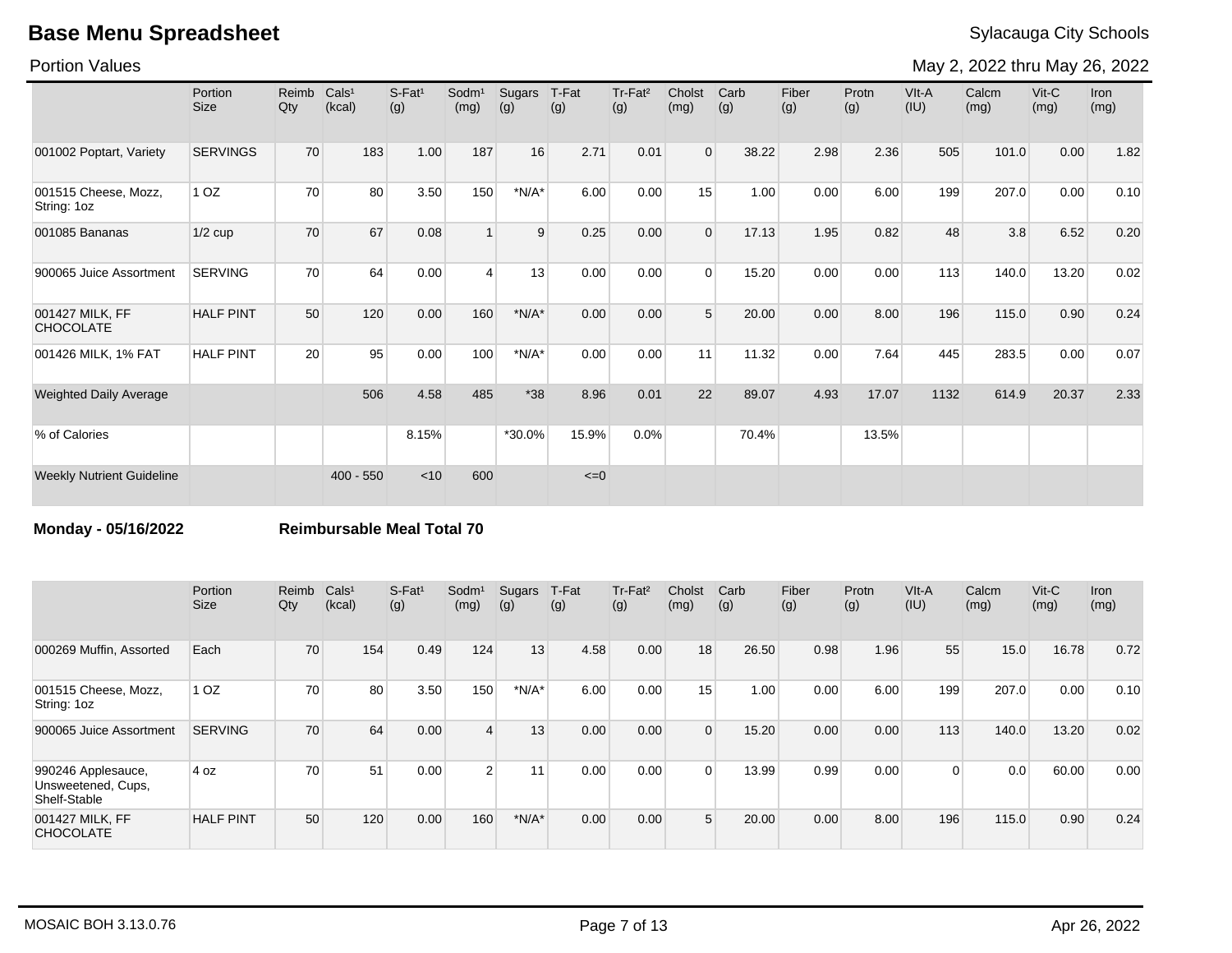Portion Values

May 2, 2022 thru May 26, 2022

|                                  | Portion<br><b>Size</b> | Reimb Cals <sup>1</sup><br>Qty | (kcal)      | $S-Fat1$<br>(g) | Sodm <sup>1</sup><br>(mg) | Sugars<br>(g) | T-Fat<br>(g) | Tr-Fat <sup>2</sup><br>(g) | Cholst<br>(mg)  | Carb<br>(g) | Fiber<br>(g) | Protn<br>(g) | $V$ lt-A<br>(IU) | Calcm<br>(mg) | $V$ it-C<br>(mg) | Iron<br>(mg) |
|----------------------------------|------------------------|--------------------------------|-------------|-----------------|---------------------------|---------------|--------------|----------------------------|-----------------|-------------|--------------|--------------|------------------|---------------|------------------|--------------|
| 001426 MILK, 1% FAT              | <b>HALF PINT</b>       | 20                             | 95          | 0.00            | 100                       | $*N/A*$       | 0.00         | 0.00                       | 11 <sub>1</sub> | 11.32       | 0.00         | 7.64         | 445              | 283.5         | 0.00             | 0.07         |
| <b>Weighted Daily Average</b>    |                        |                                | 462         | 3.99            | 423                       | $*37$         | 10.58        | 0.00                       | 40              | 74.22       | 1.97         | 15.86        | 634              | 525.1         | 90.62            | 1.03         |
| % of Calories                    |                        |                                |             | 7.77%           |                           | $*32.0\%$     | 20.6%        | 0.0%                       |                 | 64.3%       |              | 13.7%        |                  |               |                  |              |
| <b>Weekly Nutrient Guideline</b> |                        |                                | $400 - 550$ | < 10            | 600                       |               | $\leq=0$     |                            |                 |             |              |              |                  |               |                  |              |

**Tuesday - 05/17/2022 Reimbursable Meal Total 185**

|                                          | Portion<br><b>Size</b> | Reimb<br>Qty | Cals <sup>1</sup><br>(kcal) | $S-Fat1$<br>(g) | Sodm <sup>1</sup><br>(mg) | Sugars<br>(g)  | T-Fat<br>(g) | Tr-Fat <sup>2</sup><br>(g) | Cholst<br>(mg) | Carb<br>(g) | Fiber<br>(g) | Protn<br>(g) | VIt-A<br>(IU)  | Calcm<br>(mg) | $V$ it-C<br>(mg) | Iron<br>(mg) |
|------------------------------------------|------------------------|--------------|-----------------------------|-----------------|---------------------------|----------------|--------------|----------------------------|----------------|-------------|--------------|--------------|----------------|---------------|------------------|--------------|
| 900168 Cereal, Apple<br>Jacks            | each                   | 185          | 110                         | 0.50            | 160                       | 8 <sup>°</sup> | 1.00         | 0.00                       | $\overline{0}$ | 24.00       | 3.00         | 1.00         | 4400           | 80.0          | 12.00            | 3.60         |
| 000999 Yogurt Choice                     | 4 oz                   | 185          | 80                          | 0.00            | 65                        | 13             | 0.00         | 0.00                       | 5              | 16.03       | 0.00         | 4.01         | 65             | 150.3         | 0.00             | 0.00         |
| 000998 Raisins, Individual<br><b>Box</b> | Box                    | 185          | 137                         | 0.00            | 6                         | 31             | 0.00         | 0.00                       | $\Omega$       | 33.07       | 2.28         | 1.14         | $\overline{0}$ | 22.8          | 0.00             | 0.00         |
| 900065 Juice Assortment                  | <b>SERVING</b>         | 185          | 64                          | 0.00            | 4                         | 13             | 0.00         | 0.00                       | $\Omega$       | 15.20       | 0.00         | 0.00         | 113            | 140.0         | 13.20            | 0.02         |
| 001427 MILK, FF<br><b>CHOCOLATE</b>      | <b>HALF PINT</b>       | 50           | 120                         | 0.00            | 160                       | $*N/A*$        | 0.00         | 0.00                       | 5              | 20.00       | 0.00         | 8.00         | 196            | 115.0         | 0.90             | 0.24         |
| 001426 MILK, 1% FAT                      | <b>HALF PINT</b>       | 50           | 95                          | 0.00            | 100                       | $*N/A*$        | 0.00         | 0.00                       | 11             | 11.32       | 0.00         | 7.64         | 445            | 283.5         | 0.00             | 0.07         |
| <b>Weighted Daily Average</b>            |                        |              | 449                         | 0.50            | 305                       | $*65$          | 1.00         | 0.00                       | 9              | 96.76       | 5.28         | 10.37        | 4751           | 500.8         | 25.44            | 3.71         |
| % of Calories                            |                        |              |                             | 1.00%           |                           | *57.9%         | 2.0%         | 0.0%                       |                | 86.2%       |              | 9.2%         |                |               |                  |              |
| <b>Weekly Nutrient Guideline</b>         |                        |              | $400 - 550$                 | $<$ 10          | 600                       |                | $\leq=0$     |                            |                |             |              |              |                |               |                  |              |

**Wednesday - 05/18/2022 Reimbursable Meal Total 100**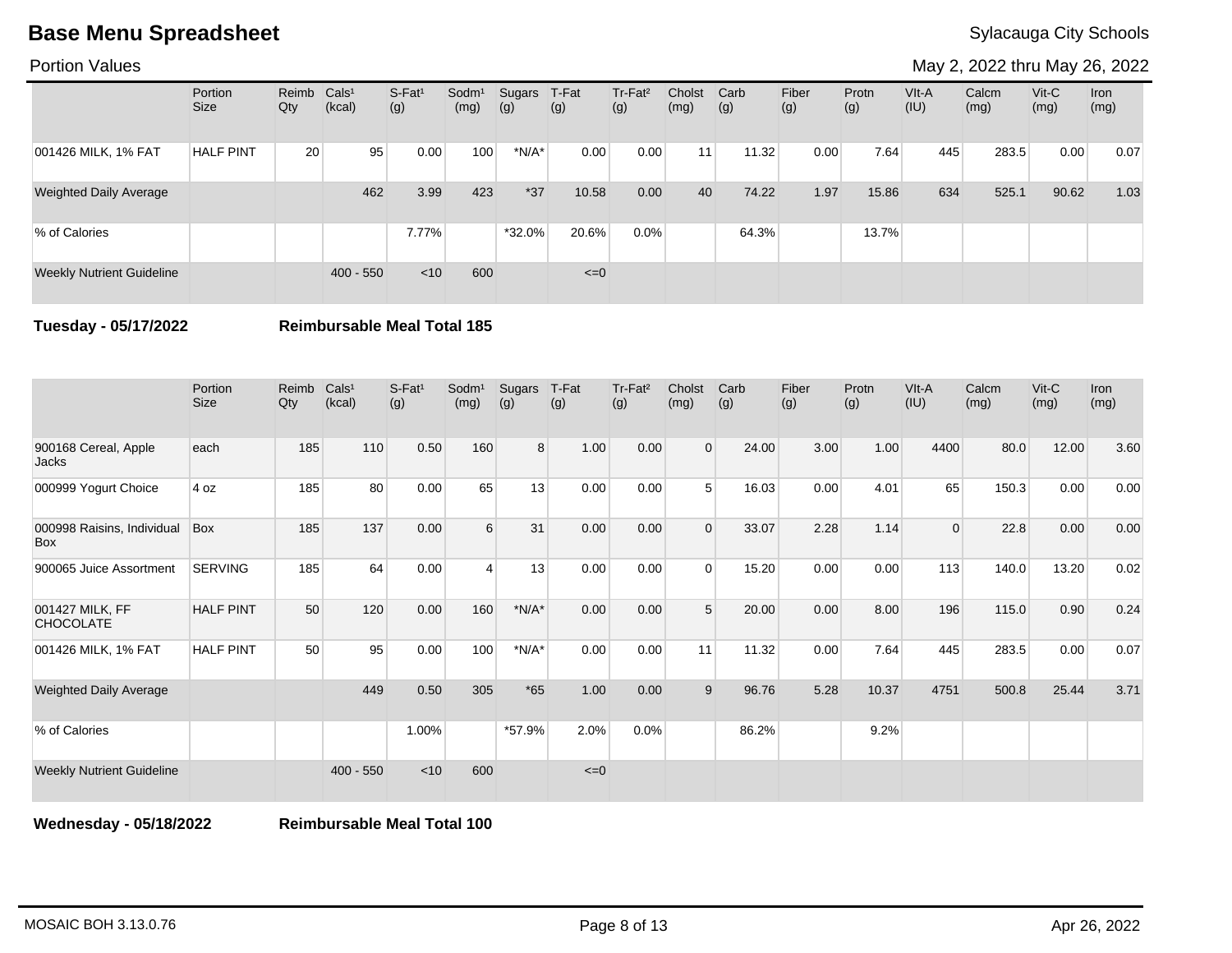Portion Values

May 2, 2022 thru May 26, 2022

|                                     | Portion<br><b>Size</b> | Reimb<br>Qty | Cals <sup>1</sup><br>(kcal) | S-Fat <sup>1</sup><br>(g) | Sodm <sup>1</sup><br>(mg) | Sugars<br>(g) | T-Fat<br>(g) | Tr-Fat <sup>2</sup><br>(g) | Cholst<br>(mg) | Carb<br>(g) | Fiber<br>(g) | Protn<br>(g) | VIt-A<br>(IU) | Calcm<br>(mg) | Vit-C<br>(mg) | Iron<br>(mg) |
|-------------------------------------|------------------------|--------------|-----------------------------|---------------------------|---------------------------|---------------|--------------|----------------------------|----------------|-------------|--------------|--------------|---------------|---------------|---------------|--------------|
| 001002 Poptart, Variety             | <b>SERVINGS</b>        | 100          | 183                         | 1.00                      | 187                       | 16            | 2.71         | 0.01                       | $\Omega$       | 38.22       | 2.98         | 2.36         | 505           | 101.0         | 0.00          | 1.82         |
| 001515 Cheese, Mozz,<br>String: 1oz | 1 <sub>OZ</sub>        | 100          | 80                          | 3.50                      | 150                       | $*N/A*$       | 6.00         | 0.00                       | 15             | 1.00        | 0.00         | 6.00         | 199           | 207.0         | 0.00          | 0.10         |
| 900065 Juice Assortment             | <b>SERVING</b>         | 100          | 64                          | 0.00                      | $\overline{4}$            | 13            | 0.00         | 0.00                       | $\Omega$       | 15.20       | 0.00         | 0.00         | 113           | 140.0         | 13.20         | 0.02         |
| 001021 Fruit Cup - 4oz              | 4 OZ.                  | 100          | 60                          | 0.00                      | 5 <sub>1</sub>            | $*N/A*$       | 0.00         | 0.00                       | $\Omega$       | 17.00       | 1.00         | 1.00         | $\Omega$      | 0.0           | 3.60          | 0.36         |
| 001427 MILK, FF<br><b>CHOCOLATE</b> | <b>HALF PINT</b>       | 50           | 120                         | 0.00                      | 160                       | $*N/A*$       | 0.00         | 0.00                       | 5              | 20.00       | 0.00         | 8.00         | 196           | 115.0         | 0.90          | 0.24         |
| 001426 MILK, 1% FAT                 | <b>HALF PINT</b>       | 50           | 95                          | 0.00                      | 100                       | $*N/A*$       | 0.00         | 0.00                       | 11             | 11.32       | 0.00         | 7.64         | 445           | 283.5         | 0.00          | 0.07         |
| <b>Weighted Daily Average</b>       |                        |              | 494                         | 4.50                      | 476                       | $*29$         | 8.71         | 0.01                       | 23             | 87.08       | 3.98         | 17.18        | 1137          | 647.2         | 17.25         | 2.46         |
| % of Calories                       |                        |              |                             | 8.20%                     |                           | *23.5%        | 15.9%        | 0.0%                       |                | 70.5%       |              | 13.9%        |               |               |               |              |
| <b>Weekly Nutrient Guideline</b>    |                        |              | $400 - 550$                 | < 10                      | 600                       |               | $\leq=0$     |                            |                |             |              |              |               |               |               |              |

**Thursday - 05/19/2022 Reimbursable Meal Total 100**

|                                     | Portion<br><b>Size</b> | Reimb Cals <sup>1</sup><br>Qty | (kcal) | $S-Fat1$<br>(g) | Sodm <sup>1</sup><br>(mg) | Sugars<br>(g) | T-Fat<br>(g) | Tr-Fat <sup>2</sup><br>(g) | Cholst<br>(mg) | Carb<br>(g) | Fiber<br>(g) | Protn<br>(g) | $V$ lt-A<br>(IU) | Calcm<br>(mg) | $V$ it-C<br>(mg) | <b>Iron</b><br>(mg) |
|-------------------------------------|------------------------|--------------------------------|--------|-----------------|---------------------------|---------------|--------------|----------------------------|----------------|-------------|--------------|--------------|------------------|---------------|------------------|---------------------|
| 000269 Muffin, Assorted             | Each                   | 70                             | 154    | 0.49            | 124                       | 13            | 4.58         | 0.00                       | 18             | 26.50       | 0.98         | 1.96         | 55               | 15.0          | 16.78            | 0.72                |
| 001021 Fruit Cup - 4oz              | 4 OZ.                  | 70                             | 60     | 0.00            | 5 <sup>1</sup>            | $*N/A*$       | 0.00         | 0.00                       | $\Omega$       | 17.00       | 1.00         | 1.00         | $\overline{0}$   | 0.0           | 3.60             | 0.36                |
| 900065 Juice Assortment             | <b>SERVING</b>         | 70                             | 64     | 0.00            | $\overline{4}$            | 13            | 0.00         | 0.00                       | $\Omega$       | 15.20       | 0.00         | 0.00         | 113              | 140.0         | 13.20            | 0.02                |
| 001427 MILK, FF<br><b>CHOCOLATE</b> | <b>HALF PINT</b>       | 50                             | 120    | 0.00            | 160                       | $*N/A*$       | 0.00         | 0.00                       |                | 20.00       | 0.00         | 8.00         | 196              | 115.0         | 0.90             | 0.24                |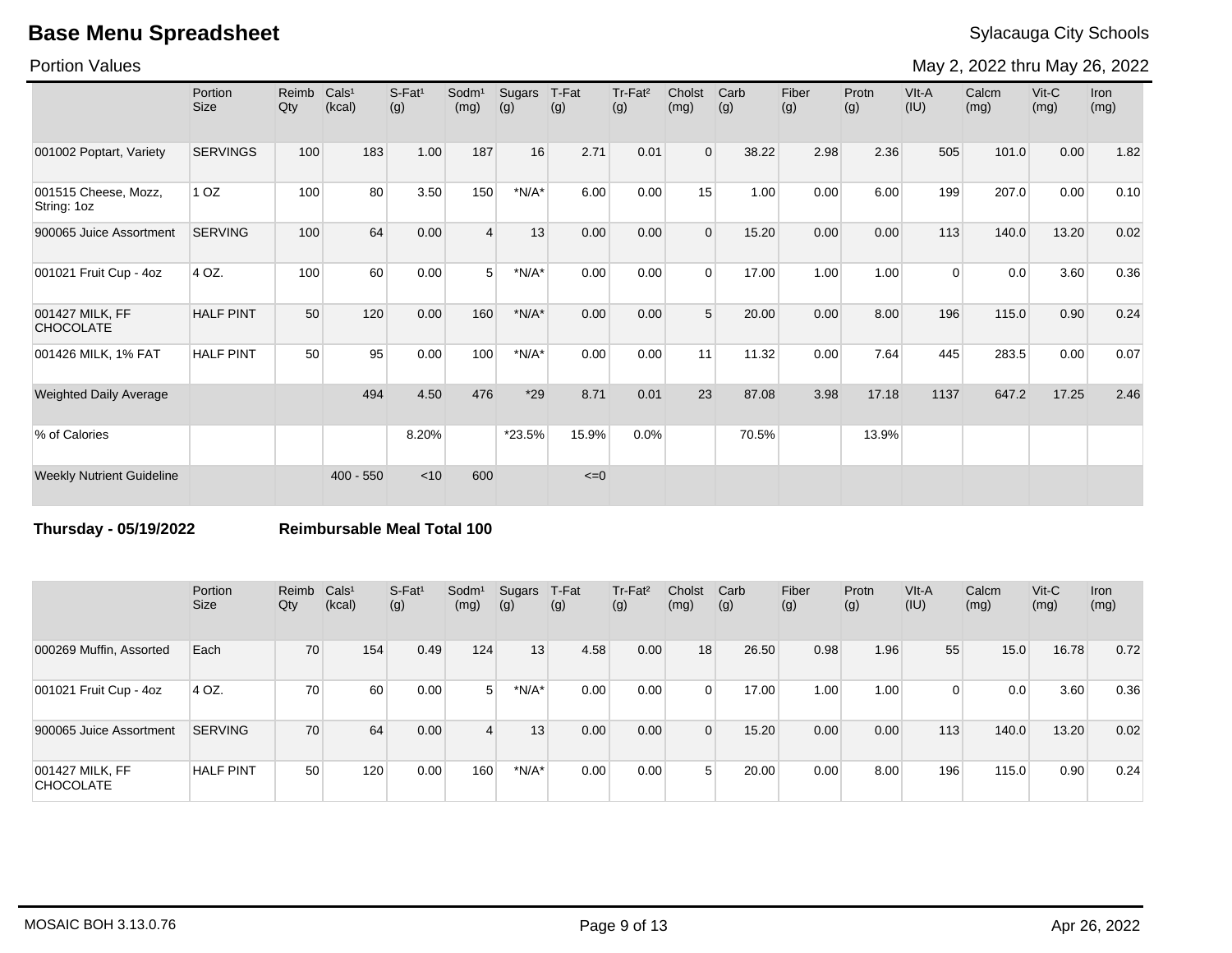Portion Values

May 2, 2022 thru May 26, 2022

|                                  | Portion<br><b>Size</b> | Reimb Cals <sup>1</sup><br>Qty | (kcal)      | S-Fat <sup>1</sup><br>(g) | Sodm <sup>1</sup><br>(mg) | Sugars<br>(g) | T-Fat<br>(g) | $Tr-Fat2$<br>(g) | Cholst<br>(mg)  | Carb<br>(g) | Fiber<br>(g) | Protn<br>(g) | $V$ lt-A<br>(IU) | Calcm<br>(mg) | $V$ it-C<br>(mg) | Iron<br>(mg) |
|----------------------------------|------------------------|--------------------------------|-------------|---------------------------|---------------------------|---------------|--------------|------------------|-----------------|-------------|--------------|--------------|------------------|---------------|------------------|--------------|
| 001426 MILK, 1% FAT              | <b>HALF PINT</b>       | 20                             | 95          | 0.00                      | 100                       | $*N/A*$       | 0.00         | 0.00             | 11 <sub>h</sub> | 11.32       | 0.00         | 7.64         | 445              | 283.5         | 0.00             | 0.07         |
| <b>Weighted Daily Average</b>    |                        |                                | 274         | 0.34                      | 193                       | $*19$         | 3.21         | 0.00             | 17              | 53.36       | 1.39         | 7.60         | 304              | 222.7         | 23.96            | 0.90         |
| % of Calories                    |                        |                                |             | 1.12%                     |                           | $*27.7\%$     | 10.5%        | $0.0\%$          |                 | 77.9%       |              | 11.1%        |                  |               |                  |              |
| <b>Weekly Nutrient Guideline</b> |                        |                                | $400 - 550$ | $<$ 10                    | 600                       |               | $\leq=0$     |                  |                 |             |              |              |                  |               |                  |              |

**Friday - 05/20/2022 Reimbursable Meal Total 70**

|                                          | Portion<br><b>Size</b> | Reimb<br>Qty | Cals <sup>1</sup><br>(kcal) | $S-Fat1$<br>(g) | Sodm <sup>1</sup><br>(mg) | Sugars<br>(g) | T-Fat<br>(g) | Tr-Fat <sup>2</sup><br>(g) | Cholst<br>(mg) | Carb<br>(g) | Fiber<br>(g) | Protn<br>(g) | VIt-A<br>(IU)  | Calcm<br>(mg) | $V$ it-C<br>(mg) | Iron<br>(mg) |
|------------------------------------------|------------------------|--------------|-----------------------------|-----------------|---------------------------|---------------|--------------|----------------------------|----------------|-------------|--------------|--------------|----------------|---------------|------------------|--------------|
| 001002 Poptart, Variety                  | <b>SERVINGS</b>        | 70           | 183                         | 1.00            | 187                       | 16            | 2.71         | 0.01                       | $\Omega$       | 38.22       | 2.98         | 2.36         | 505            | 101.0         | 0.00             | 1.82         |
| 001515 Cheese, Mozz,<br>String: 1oz      | 1 <sub>OZ</sub>        | 70           | 80                          | 3.50            | 150                       | $*N/A*$       | 6.00         | 0.00                       | 15             | 1.00        | 0.00         | 6.00         | 199            | 207.0         | 0.00             | 0.10         |
| 000998 Raisins, Individual<br><b>Box</b> | Box                    | 70           | 137                         | 0.00            | 6                         | 31            | 0.00         | 0.00                       | $\Omega$       | 33.07       | 2.28         | 1.14         | $\overline{0}$ | 22.8          | 0.00             | 0.00         |
| 900065 Juice Assortment                  | <b>SERVING</b>         | 70           | 64                          | 0.00            | $\overline{\mathbf{A}}$   | 13            | 0.00         | 0.00                       | 0              | 15.20       | 0.00         | 0.00         | 113            | 140.0         | 13.20            | 0.02         |
| 001427 MILK, FF<br><b>CHOCOLATE</b>      | <b>HALF PINT</b>       | 50           | 120                         | 0.00            | 160                       | $*N/A*$       | 0.00         | 0.00                       | 5              | 20.00       | 0.00         | 8.00         | 196            | 115.0         | 0.90             | 0.24         |
| 001426 MILK, 1% FAT                      | <b>HALF PINT</b>       | 20           | 95                          | 0.00            | 100                       | $*N/A*$       | 0.00         | 0.00                       | 11             | 11.32       | 0.00         | 7.64         | 445            | 283.5         | 0.00             | 0.07         |
| <b>Weighted Daily Average</b>            |                        |              | 576                         | 4.50            | 490                       | $*60$         | 8.71         | 0.01                       | 22             | 105.01      | 5.26         | 17.40        | 1084           | 634.0         | 13.84            | 2.13         |
| % of Calories                            |                        |              |                             | 7.03%           |                           | $*41.7%$      | 13.6%        | 0.0%                       |                | 72.9%       |              | 12.1%        |                |               |                  |              |
| <b>Weekly Nutrient Guideline</b>         |                        |              | $400 - 550$                 | < 10            | 600                       |               | $\leq=0$     |                            |                |             |              |              |                |               |                  |              |

**Monday - 05/23/2022 Reimbursable Meal Total 70**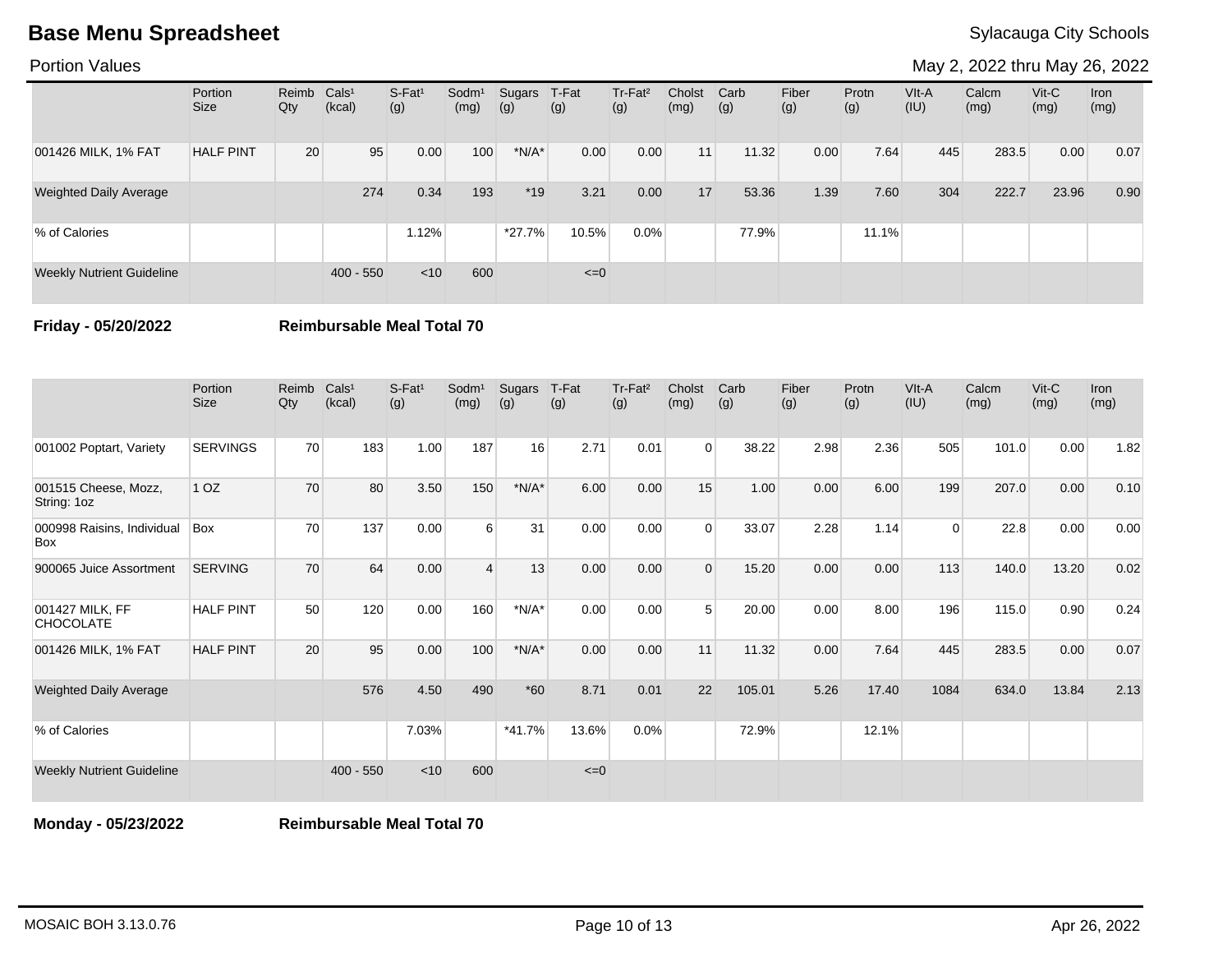Portion Values

May 2, 2022 thru May 26, 2022

|                                          | Portion<br><b>Size</b> | Reimb<br>Qty | Cals <sup>1</sup><br>(kcal) | $S-Fat1$<br>(g) | Sodm <sup>1</sup><br>(mg) | Sugars<br>(g) | T-Fat<br>(g) | Tr-Fat <sup>2</sup><br>(g) | Cholst<br>(mg) | Carb<br>(g) | Fiber<br>(g) | Protn<br>(g) | VIt-A<br>(IU) | Calcm<br>(mg) | $V$ it-C<br>(mg) | Iron<br>(mg) |
|------------------------------------------|------------------------|--------------|-----------------------------|-----------------|---------------------------|---------------|--------------|----------------------------|----------------|-------------|--------------|--------------|---------------|---------------|------------------|--------------|
| 001002 Poptart, Variety                  | <b>SERVINGS</b>        | 70           | 183                         | 1.00            | 187                       | 16            | 2.71         | 0.01                       | $\Omega$       | 38.22       | 2.98         | 2.36         | 505           | 101.0         | 0.00             | 1.82         |
| 000999 Yogurt Choice                     | 4 oz                   | 70           | 80                          | 0.00            | 65                        | 13            | 0.00         | 0.00                       | 5              | 16.03       | 0.00         | 4.01         | 65            | 150.3         | 0.00             | 0.00         |
| 000998 Raisins, Individual<br><b>Box</b> | Box                    | 70           | 137                         | 0.00            | 6                         | 31            | 0.00         | 0.00                       | $\Omega$       | 33.07       | 2.28         | 1.14         | $\Omega$      | 22.8          | 0.00             | 0.00         |
| 900065 Juice Assortment                  | <b>SERVING</b>         | 70           | 64                          | 0.00            | $\boldsymbol{\Delta}$     | 13            | 0.00         | 0.00                       | $\Omega$       | 15.20       | 0.00         | 0.00         | 113           | 140.0         | 13.20            | 0.02         |
| 001427 MILK, FF<br><b>CHOCOLATE</b>      | <b>HALF PINT</b>       | 50           | 120                         | 0.00            | 160                       | $*N/A*$       | 0.00         | 0.00                       | 5              | 20.00       | 0.00         | 8.00         | 196           | 115.0         | 0.90             | 0.24         |
| 001426 MILK, 1% FAT                      | <b>HALF PINT</b>       | 20           | 95                          | 0.00            | 100                       | $*N/A*$       | 0.00         | 0.00                       | 11             | 11.32       | 0.00         | 7.64         | 445           | 283.5         | 0.00             | 0.07         |
| <b>Weighted Daily Average</b>            |                        |              | 576                         | 1.00            | 405                       | $*73$         | 2.71         | 0.01                       | 12             | 120.04      | 5.26         | 15.40        | 950           | 577.2         | 13.84            | 2.03         |
| % of Calories                            |                        |              |                             | 1.56%           |                           | *50.7%        | 4.2%         | 0.0%                       |                | 83.4%       |              | 10.7%        |               |               |                  |              |
| <b>Weekly Nutrient Guideline</b>         |                        |              | $400 - 550$                 | < 10            | 600                       |               | $\leq=0$     |                            |                |             |              |              |               |               |                  |              |

**Tuesday - 05/24/2022 Reimbursable Meal Total 70**

|                                                          | Portion<br><b>Size</b> | Reimb<br>Qty | Cals <sup>1</sup><br>(kcal) | $S-Fat1$<br>(g) | Sodm <sup>1</sup><br>(mg) | Sugars<br>(g)  | T-Fat<br>(g) | Tr-Fat <sup>2</sup><br>(g) | Cholst<br>(mg)  | Carb<br>(g) | Fiber<br>(g) | Protn<br>(g) | VIt-A<br>(IU)  | Calcm<br>(mg) | $V$ it-C<br>(mg) | <b>Iron</b><br>(mg) |
|----------------------------------------------------------|------------------------|--------------|-----------------------------|-----------------|---------------------------|----------------|--------------|----------------------------|-----------------|-------------|--------------|--------------|----------------|---------------|------------------|---------------------|
| 990269 BITES, FRENCH<br>TOAST WG                         | <b>SERVINGS</b>        | 70           | 192                         | 5.04            | 272                       | 7 <sup>1</sup> | 12.10        | 0.00                       | 15 <sub>1</sub> | 19.16       | 1.01         | 2.02         | $\overline{0}$ | 0.0           | 0.00             | 2.02                |
| 990246 Applesauce,<br>Unsweetened, Cups,<br>Shelf-Stable | 4 oz                   | 70           | 51                          | 0.00            | 2 <sup>1</sup>            | 11             | 0.00         | 0.00                       | $\Omega$        | 13.99       | 0.99         | 0.00         | $\Omega$       | 0.0           | 60.00            | 0.00                |
| 001384 Juice,<br>Orange/Pineapple                        | <b>CARTON</b>          | 70           | 60                          | 0.00            | $\Omega$                  | 13             | 0.00         | 0.00                       | $\Omega$        | 15.00       | 0.00         | 0.00         | $\Omega$       | 0.0           | 36.00            | 0.00                |
| 001427 MILK, FF<br><b>CHOCOLATE</b>                      | <b>HALF PINT</b>       | 50           | 120                         | 0.00            | 160                       | $*N/A*$        | 0.00         | 0.00                       | 5               | 20.00       | 0.00         | 8.00         | 196            | 115.0         | 0.90             | 0.24                |
| 001426 MILK, 1% FAT                                      | <b>HALF PINT</b>       | 20           | 95                          | 0.00            | 100                       | $*N/A*$        | 0.00         | 0.00                       | 11              | 11.32       | 0.00         | 7.64         | 445            | 283.5         | 0.00             | 0.07                |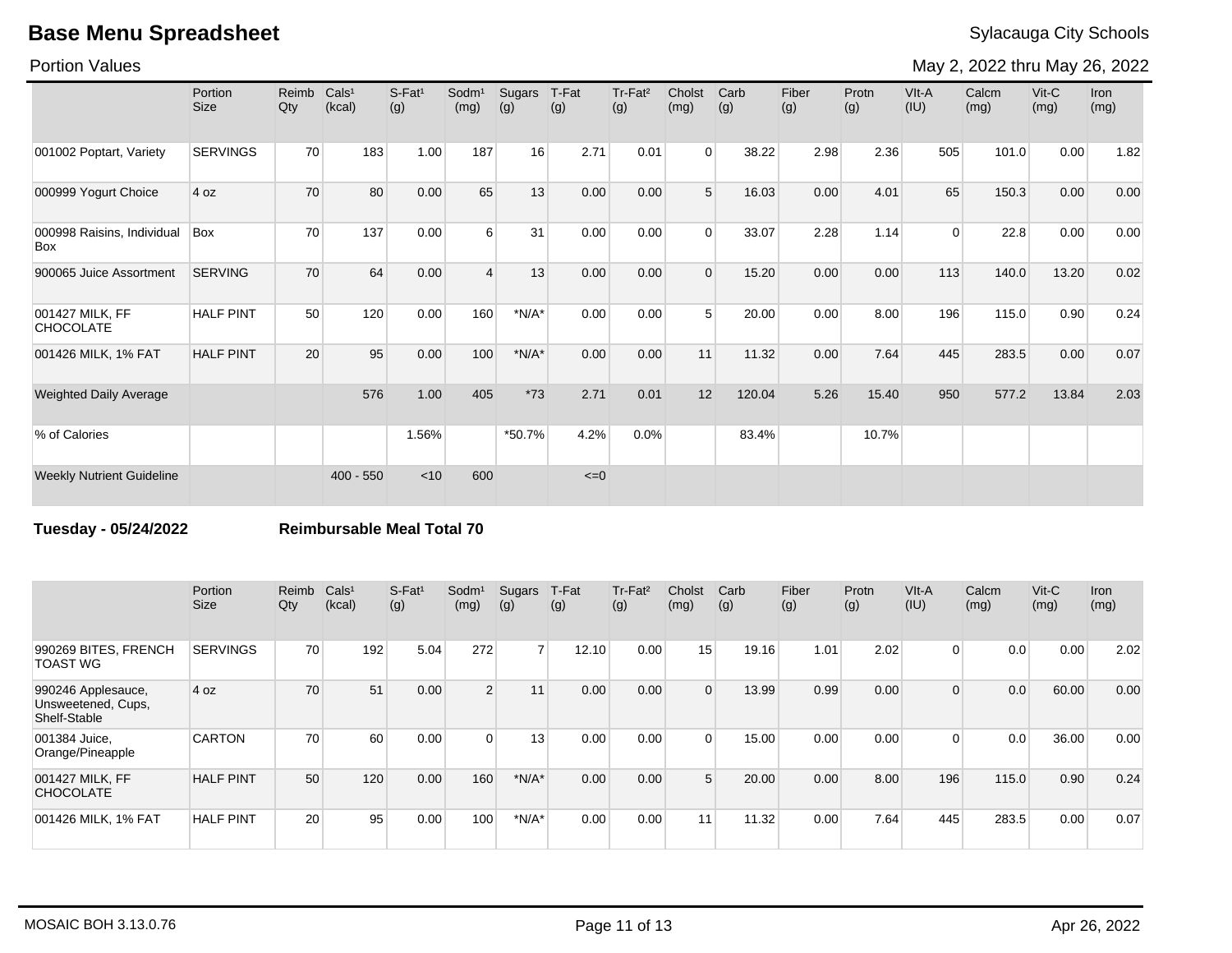Portion Values

May 2, 2022 thru May 26, 2022

|                                  | Portion<br><b>Size</b> | Reimb<br>Qty | Cals <sup>1</sup><br>(kcal) | $S-Fat1$<br>(g) | Sodm <sup>1</sup><br>(mg) | Sugars<br>(g) | T-Fat<br>(g) | Tr-Fat <sup>2</sup><br>(g) | Cholst<br>(mg) | Carb<br>(g) | Fiber<br>(g) | Protn<br>(g) | $V$ lt-A<br>(IU) | Calcm<br>(mg) | $V$ it-C<br>(mg) | Iron<br>(mg) |
|----------------------------------|------------------------|--------------|-----------------------------|-----------------|---------------------------|---------------|--------------|----------------------------|----------------|-------------|--------------|--------------|------------------|---------------|------------------|--------------|
| 001149 Syrup, Ind.               | Each                   | 70           | 80                          | 0.00            | 30                        | 11            | 0.00         | 0.00                       | $\Omega$       | 20.00       | 0.00         | 0.00         | 55               | 0.0           | 0.00             | 0.00         |
| <b>Weighted Daily Average</b>    |                        |              | 496                         | 5.04            | 447                       | $*42$         | 12.10        | 0.00                       | 22             | 85.67       | 2.00         | 9.92         | 322              | 163.1         | 96.64            | 2.21         |
| % of Calories                    |                        |              |                             | 9.15%           |                           | $*33.9%$      | 22.0%        | 0.0%                       |                | 69.1%       |              | 8.0%         |                  |               |                  |              |
| <b>Weekly Nutrient Guideline</b> |                        |              | $400 - 550$                 | $<$ 10          | 600                       |               | $\leq=0$     |                            |                |             |              |              |                  |               |                  |              |

**Wednesday - 05/25/2022 Reimbursable Meal Total 50**

|                                          | Portion<br><b>Size</b> | Reimb<br>Qty | Cals <sup>1</sup><br>(kcal) | $S-Fat1$<br>(g) | Sodm <sup>1</sup><br>(mg) | Sugars<br>(g)  | T-Fat<br>(g) | Tr-Fat <sup>2</sup><br>(g) | Cholst<br>(mg) | Carb<br>(g) | Fiber<br>(g) | Protn<br>(g) | VIt-A<br>(IU)  | Calcm<br>(mg) | Vit-C<br>(mg) | <b>Iron</b><br>(mg) |
|------------------------------------------|------------------------|--------------|-----------------------------|-----------------|---------------------------|----------------|--------------|----------------------------|----------------|-------------|--------------|--------------|----------------|---------------|---------------|---------------------|
| 001589 Cereal Bar,<br>Cinnamon Toast Cru | <b>EACH</b>            | 50           | 150                         | 0.50            | 115                       | 8 <sup>1</sup> | 3.00         | 0.00                       | $\Omega$       | 30.00       | 3.00         | 3.00         | 40             | 200.0         | 0.00          | 1.80                |
| 990325 APPLE CRISPS.<br>DRIED (OSBORN)   | each                   | 50           | 40                          | 0.00            | $\Omega$                  | $\overline{7}$ | 0.00         | 0.00                       | $\Omega$       | 10.00       | 2.00         | 0.00         | $\overline{0}$ | 0.0           | 0.00          | 0.00                |
| 900065 Juice Assortment                  | <b>SERVING</b>         | 50           | 64                          | 0.00            | 4                         | 13             | 0.00         | 0.00                       | $\Omega$       | 15.20       | 0.00         | 0.00         | 113            | 140.0         | 13.20         | 0.02                |
| 001427 MILK, FF<br><b>CHOCOLATE</b>      | <b>HALF PINT</b>       | 40           | 120                         | 0.00            | 160                       | $*N/A*$        | 0.00         | 0.00                       | 5              | 20.00       | 0.00         | 8.00         | 196            | 115.0         | 0.90          | 0.24                |
| 001426 MILK, 1% FAT                      | <b>HALF PINT</b>       | 10           | 95                          | 0.00            | 100                       | $*N/A*$        | 0.00         | 0.00                       | 11             | 11.32       | 0.00         | 7.64         | 445            | 283.5         | 0.00          | 0.07                |
| <b>Weighted Daily Average</b>            |                        |              | 369                         | 0.50            | 267                       | $*28$          | 3.00         | 0.00                       | 6              | 73.46       | 5.00         | 10.93        | 398            | 488.7         | 13.92         | 2.03                |
| % of Calories                            |                        |              |                             | 1.22%           |                           | $*30.4%$       | 7.3%         | 0.0%                       |                | 79.6%       |              | 11.8%        |                |               |               |                     |
| <b>Weekly Nutrient Guideline</b>         |                        |              | $400 - 550$                 | < 10            | 600                       |                | $\leq=0$     |                            |                |             |              |              |                |               |               |                     |

**Thursday - 05/26/2022 Reimbursable Meal Total 75**